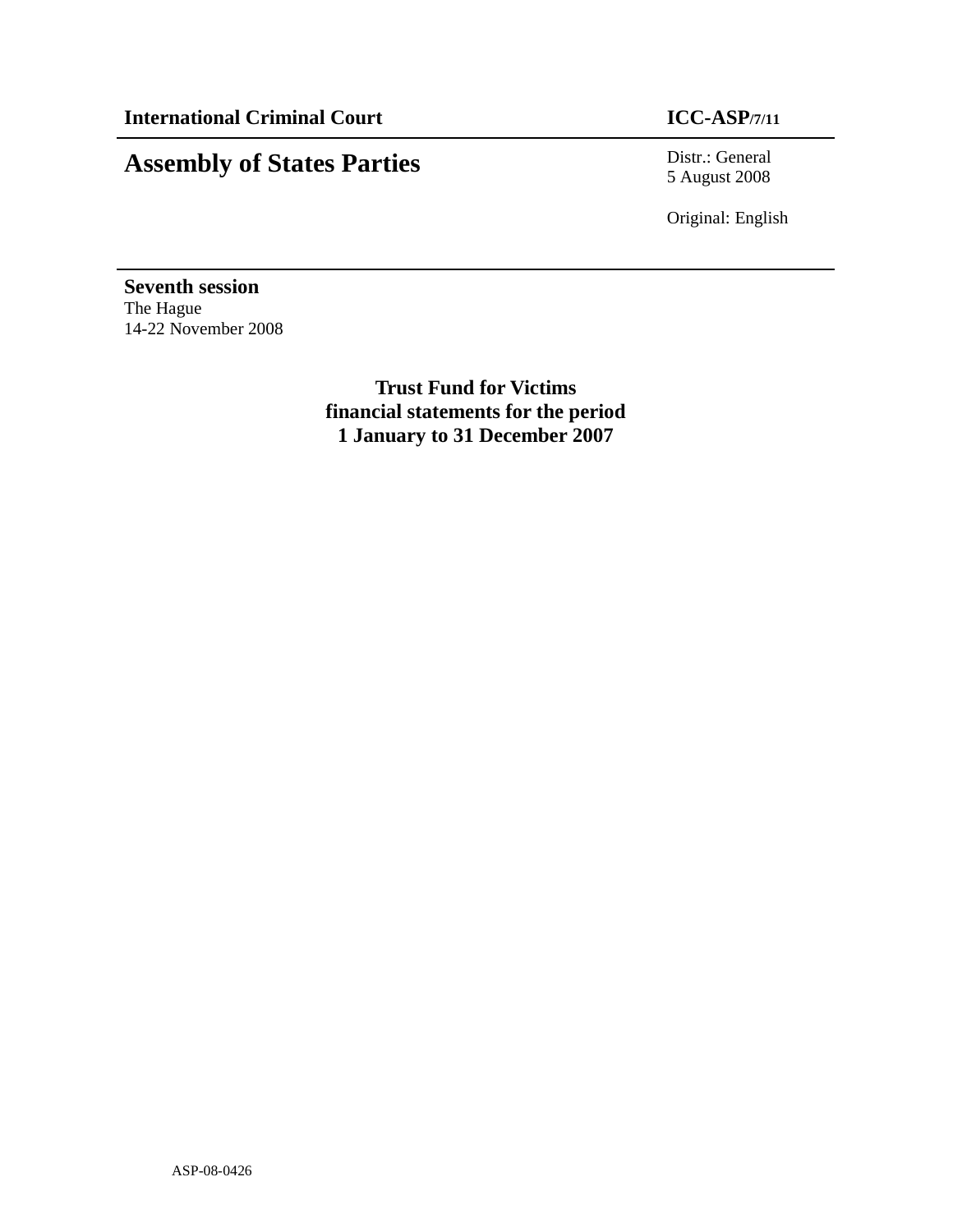ICC-ASP/7/11 Page 2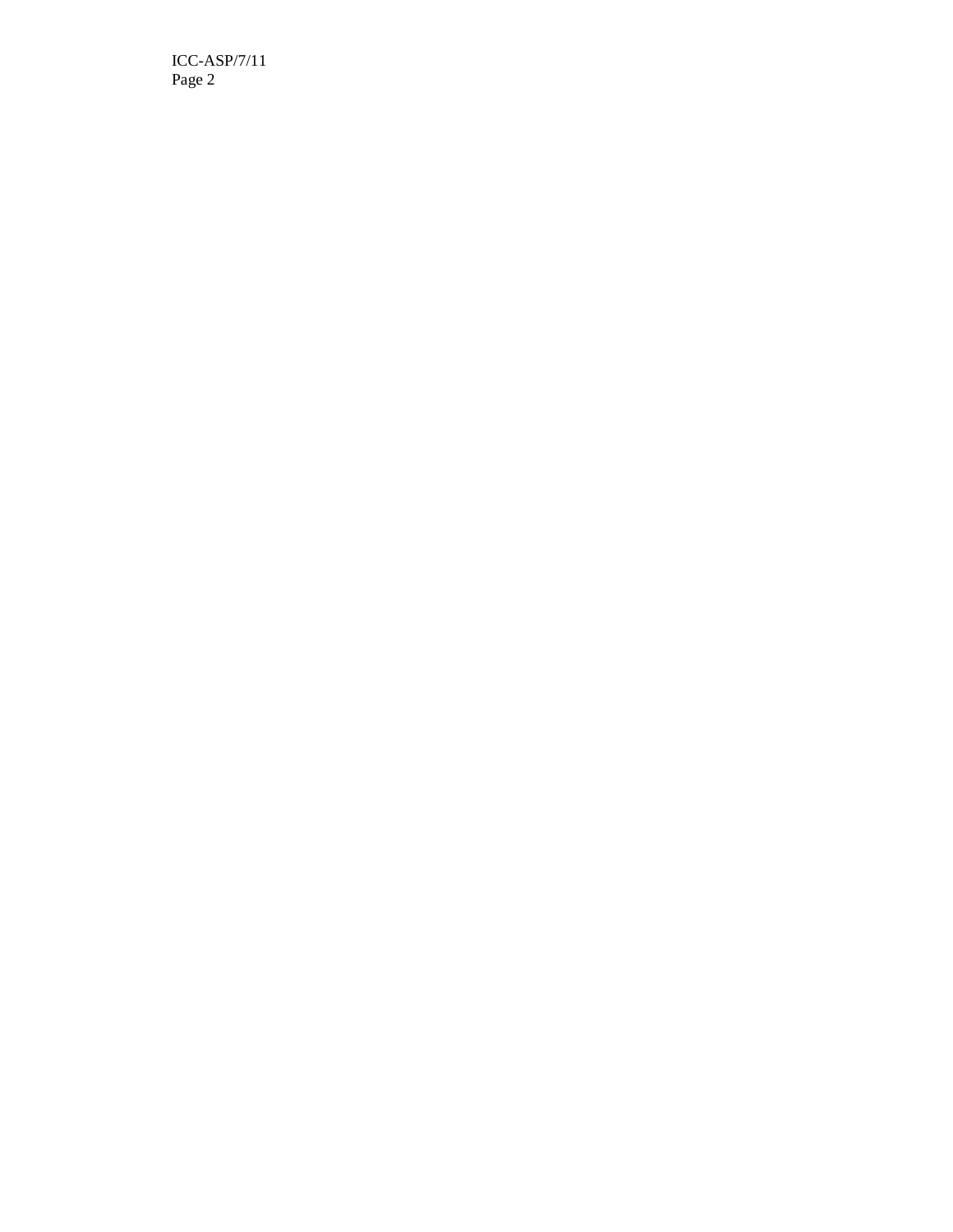| <b>Contents</b>             |  |
|-----------------------------|--|
|                             |  |
|                             |  |
| <b>Financial Statements</b> |  |

| Statement I: Income and expenditure and changes in fund balances for the period ending  |  |  |  |
|-----------------------------------------------------------------------------------------|--|--|--|
|                                                                                         |  |  |  |
| Statement II: Assets, liabilities, reserves and fund balances as at 31 December 2007 14 |  |  |  |
|                                                                                         |  |  |  |
| Notes to the financial statements                                                       |  |  |  |
|                                                                                         |  |  |  |
|                                                                                         |  |  |  |
|                                                                                         |  |  |  |
|                                                                                         |  |  |  |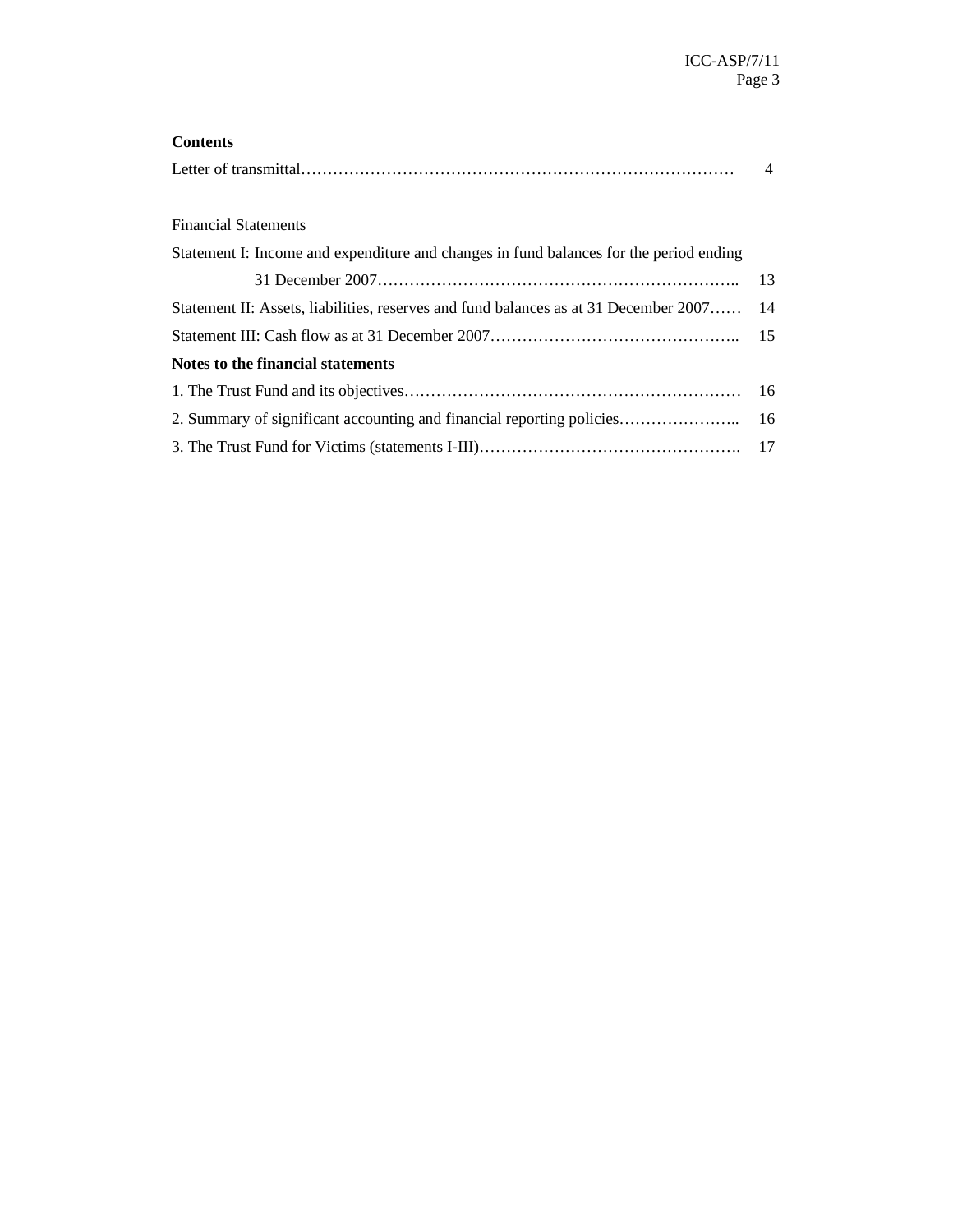ICC-ASP/7/11 Page 4

**Letter of transmittal** 

30 March 2008

In accordance with Financial Regulation 11.1, I have the honour to submit the financial statements of the Trust Fund for Victims for the financial period 1 January to 31 December 2007.

> (Signed) Silvana Arbia Registrar

Mr. TJ Burr Comptroller and Auditor General National Audit Office 157-197 Buckingham Palace Road Victoria London SW1W 9SP United Kingdom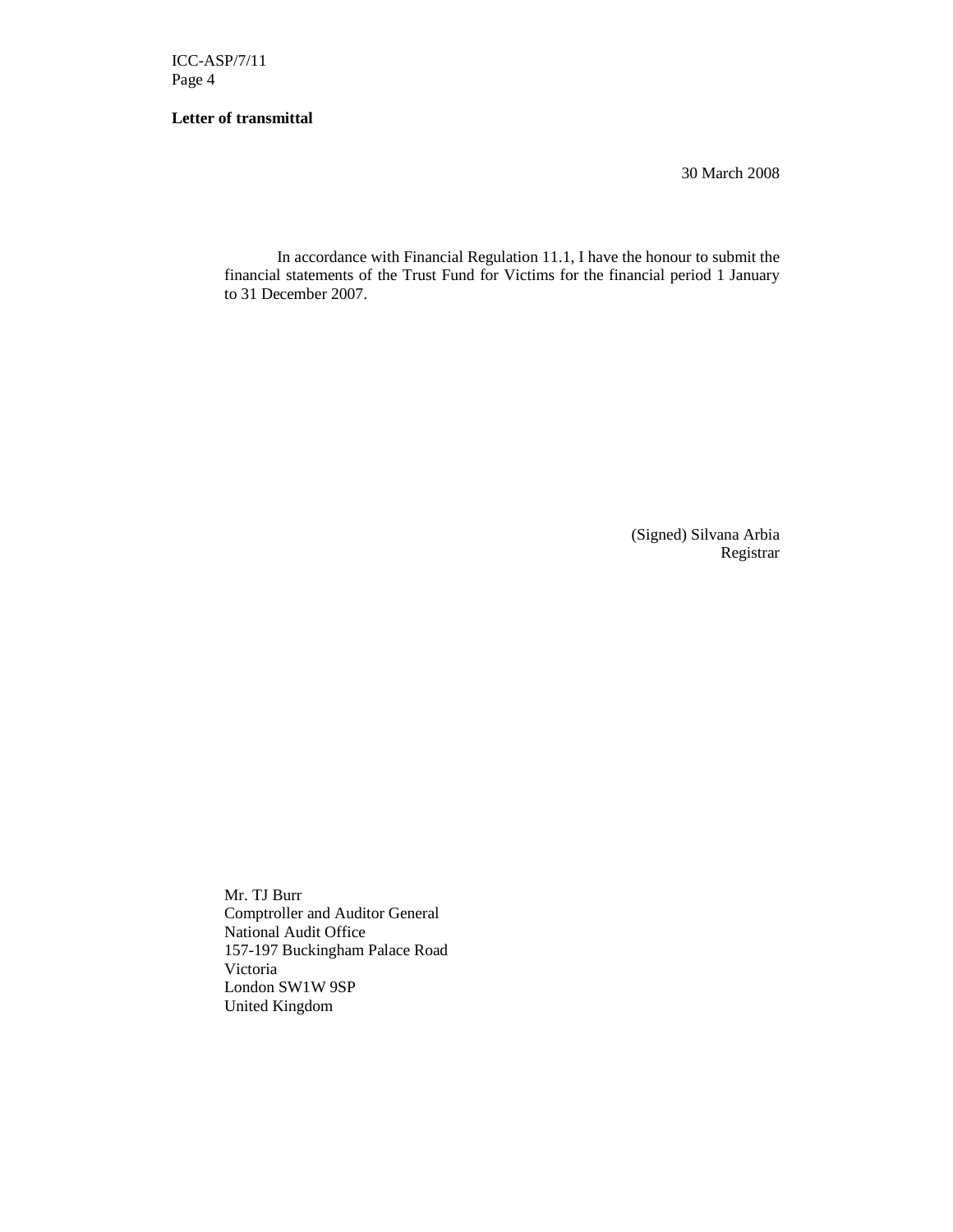# **External Auditor's Report 2007**

## **The audit of the financial statements of the Trust Fund for Victims for 2007**

## **Contents**

|                                               | paragraphs |
|-----------------------------------------------|------------|
| <b>Executive Summary</b>                      | $1 - 8$    |
| <b>Detailed Findings</b>                      |            |
| Financial results                             | $9-10$     |
| Voluntary Contributions for Specific Use      | $11 - 15$  |
| <b>On-Line Donations</b>                      | $16-18$    |
| <b>General Temporary Assistants</b>           | $19-20$    |
| Follow up to Prior Year Audit Recommendations | 21         |
| Acknowledgement                               | 22         |
| Follow up of Prior Year Audit Recommendations | Annex A    |
| Scope and Audit Approach                      | Annex B    |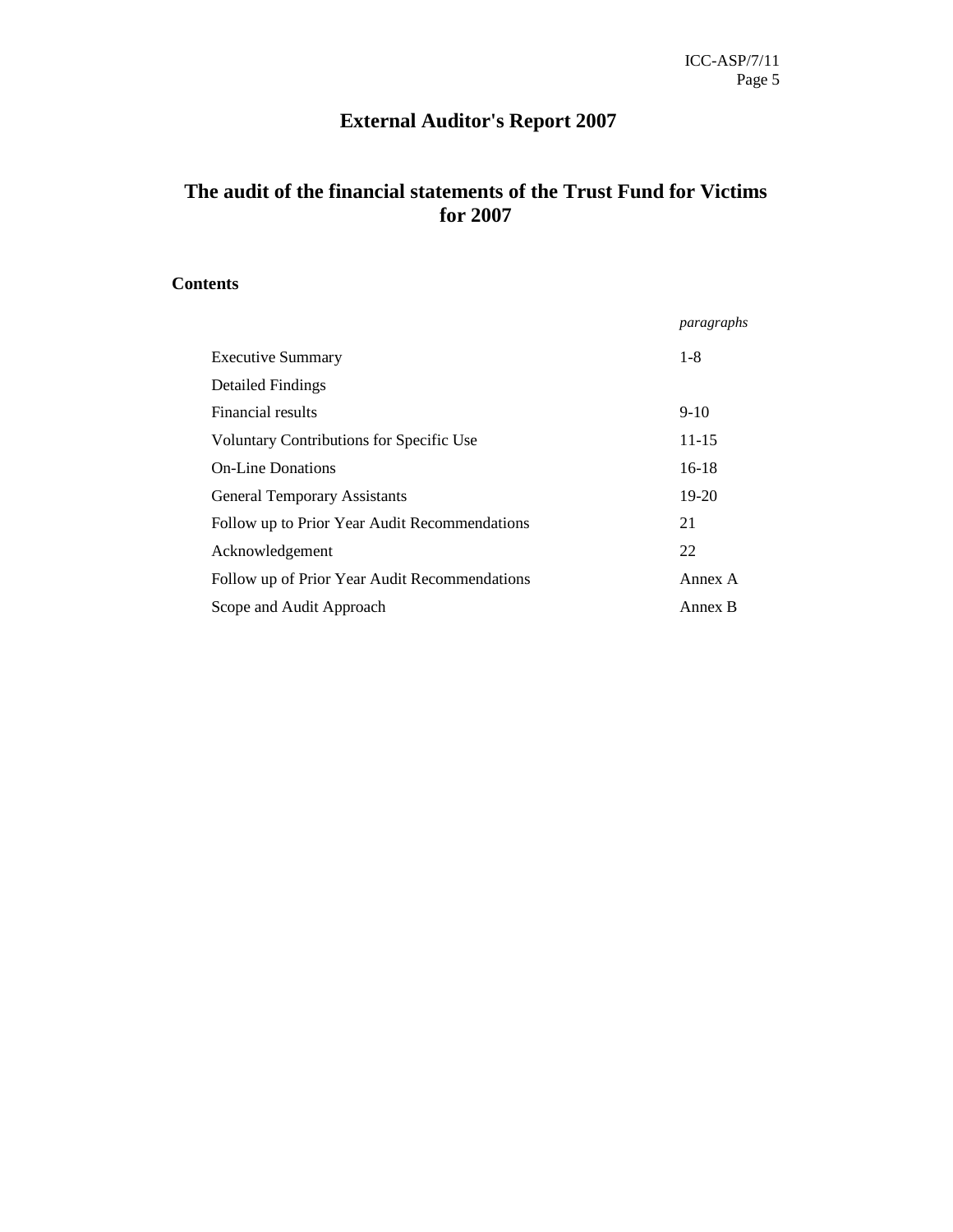## **Executive Summary**

- The overall results of the audit an unqualified audit opinion.
- Financial results, noting a significant decline in the level of voluntary contributions.
- The need to ensure appropriate administrative arrangements to account for donations made for specific purposes.
- Administrative, reputational and fraud risks arising from the introduction of a on-line donations system.
- Risks involved with over reliance on general temporary assistants.
- Progress on prior year recommendations.

#### **Overall results of the Audit**

1. We have audited the financial statements of the Trust Fund for Victims in accordance with the Financial Regulations and in conformity with International Standards on Auditing issued by the International Auditing and Assurance Standards Board.

2. The audit examination revealed no weaknesses or errors which we considered to be material to the accuracy, completeness and validity of the financial statements; and the audit opinion confirms that these financial statements present fairly, in all material respects, the financial position as at 31 December 2007 and the results of operations and cash flows for the period then ended, in accordance with United Nations System Accounting Standards and the Trust Fund for Victims stated accounting policies.

3. The main observations and recommendations from our audit are summarised below, with a more detailed commentary in the section on Detailed Findings. Action taken by management in response to our previous year's recommendations, for 2006, is set out at **Annex A**; and the scope and approach of the audit, which were communicated to the Registrar in a detailed audit strategy, is summarised at **Annex B**.

#### **Main findings and recommendations**

#### **Financial Results**

4. The Fund received voluntary contributions of  $\epsilon$ 578, 584 in 2007 compared to  $\epsilon$ 1.1 million in 2006. This was attributed to the Secretariat's focus on undertaking operation rather than fundraising activities in the y ear, and that the Fund's regulations prevented the donation of funds for a specific use. The overall cash balance continues to rise as income exceeded expenditure; and, as a result of the significantly higher cash balances held, interest income increased to  $\in$ 103,599. The Fund made disbursements to two projects in the period which increased total expenditure from  $\epsilon$ 5,821 in 2006 to  $\epsilon$ 81,180. Although a significant increase, project activity was only initiated in the latter half of 2007 and total expenditure remains relatively low when compared to income or current fund balances.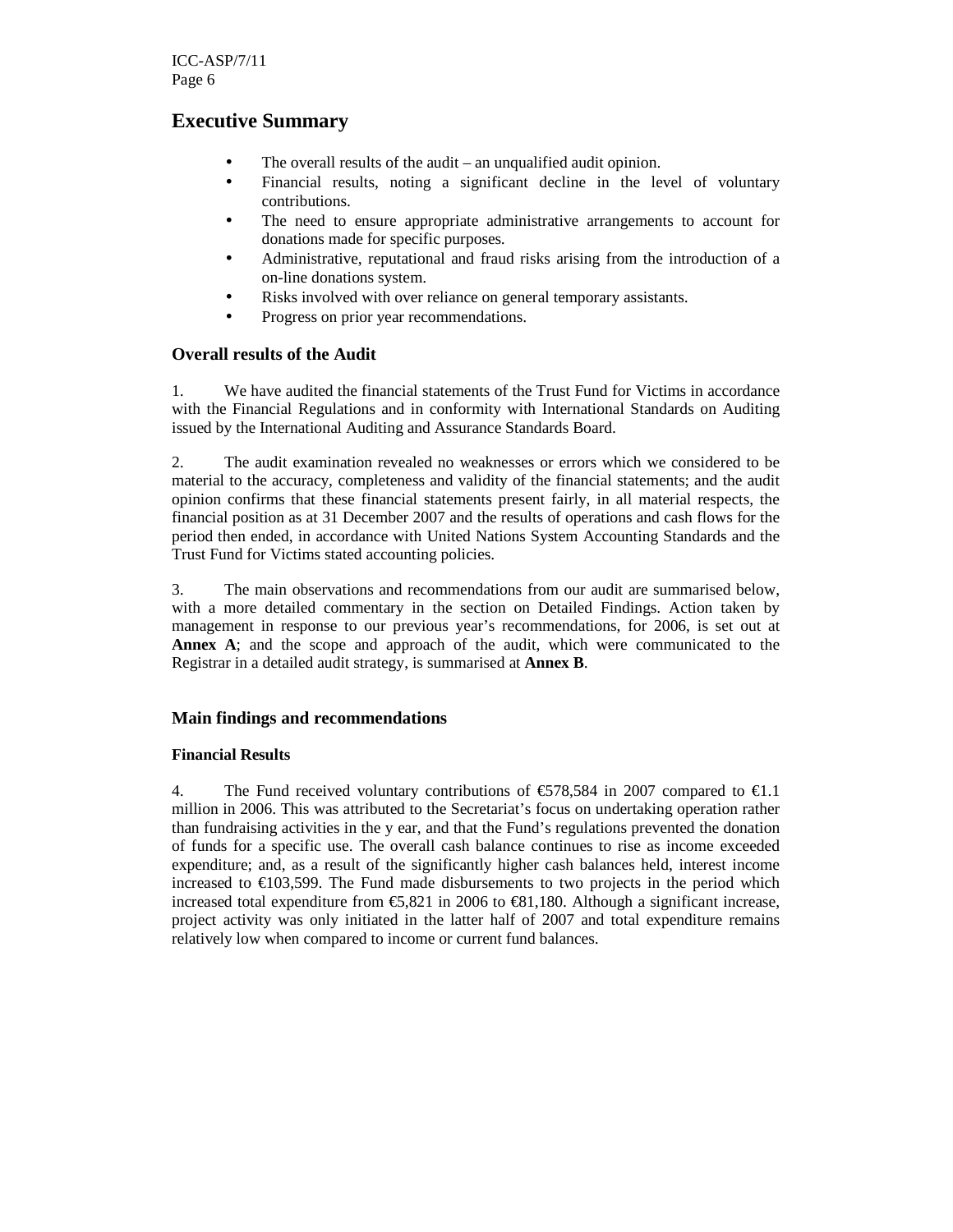#### **Voluntary Contributions for Specific Purposes**

5. We note that in December 2007 the Assembly of States Parties approved a change to the Trust Fund for Victim's regulations allowing donors to specify the use of their voluntary contribution. In view of this significant change we encourage the Secretariat to ensure that such voluntary contributions are recorded and accounted for on a donor by donor basis, so that financial information on the funds received and the use of these funds can be obtained to provide reports to donors. This will provide necessary transparency and accountability to donors who may require such reports.

#### **On-Line Donations**

6. We also note the Fund's intention to introduce an on-line donation facility. We have identified a number of risks involved with the introduction of such a facility including the additional administrative burden and the impact on the limited resources of the Fund, the risk of receiving donations from inappropriate sources and the possibility of this facility being used for money laundering where donations are made in error and then requested to be repaid. We welcome the Fund's initiative to make arrangements to vet such donations.

#### **Use of General Temporary Assistants (GTAs)**

7. Our review of the staffing structure of the Fund shows that the Fund has only two permanent members of staff and that 70 percent of posts are filled by GTAs. We have identified the risks involved with a disproportionate reliance on temporary staff. These risks include high staff turnover, reduced commitment to the Fund's objectives where staff are expected to be in post for a short period of time and the loss of institutional knowledge at short notice in an organization where such staff fill key posts. While noting that temporary staff have been recruited through a competitive process and therefore could be made permanent, we encourage the Fund to work to mitigate the risks identified.

#### **Progress on Previous Audit Recommendations**

8. In our 2006 report we made recommendations on accounting structure, administrative resource and foreign currency management. We are pleased to note that the Fund's Secretariat are making progress to address these recommendations. We will continue to monitor their progress in implementing our recommendations.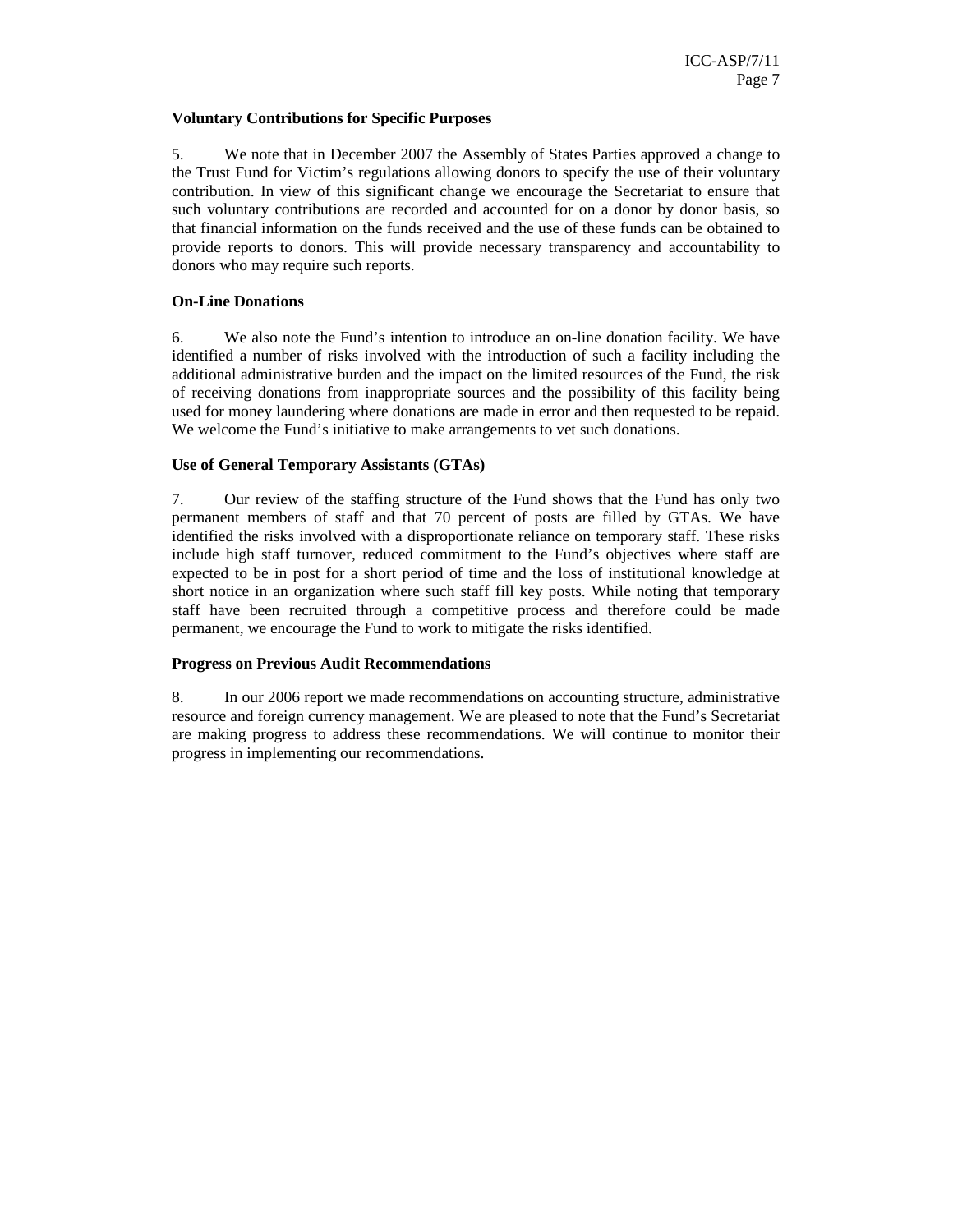## **Detailed report findings**

### **Financial results**

9. The incoming resources of the Fund decreased substantially during 2007, with voluntary contributions decreasing from  $\epsilon$ 1,135,667 in 2006 to  $\epsilon$ 578,584 in 2007. However, due to the significant year on year increases in the overall fund balance, income from interest has increased from  $\epsilon$ 37,201 to  $\epsilon$ 103,599 in the perid. Total expenditure rose substantially from  $\text{\textsterling}5,821$  in 2006 to  $\text{\textsterling}81,180$ . This was mainly due to the fact that the Fund began disbursements for projects in the year. The remaining expenditure comprised bank charges and audit fees for 2007.

10. The overall Fund balance increased from €2,450,708 in 2006 to €3,051,711. This increase was directly attributable to voluntary contributions received in year remaining in excess of the expenditure incurred.

### **Voluntary Contributions for Specific Use**

11. There was a significant decrease in the level of voluntary income received in the period. We investigated this decline in contributions and the key factors with the Fund's Secretariat. The main reasons for the decline are that:

- in 2007 the Fund focussed on undertaking operational activities rather than fundraising and
- until the end of 2007, the Regulations of the Trust Fund for Victims did not permit donors to earmark their donation for a particular activity or use. (ICC-ASP/4/Res.3/Paragraph 27)

12. It had become clear that the inability to designate funds for specific purposes is a point of contention for some State Parties and other organizations whose regulations or policies prohibit open-ended donations. Without the ability to stipulate a specific use for the donation, such donors may be reluctant or unable to pledge funds.

13. However in November 2007, the Secretariat of the Fund proposed a change to the regulations and this was endorsed by the Fund's Board. The Assembly of States Parties approved this amendment in December 2007 and initial feedback from the Secretariat is that this change has improved income generation in 2008.

14. While we see this as an important and appropriate change to the regulations, the Fund now needs to ensure that their accounting structure can monitor all funding nominated for a particular use and ensure that this can be separately identified. The Secretariat should be able to segregate, and report on all income and expenditure relating to a donation for a specific purpose, as this information will now be of particular interest to donors.

15. In previous years we have recommended improvements to the accounting system's functionality to improve reporting transparency; but with the advent of donations for specific purposes, it is essential that the Secretariat implement an adequate monitoring system to manage and report on these donations.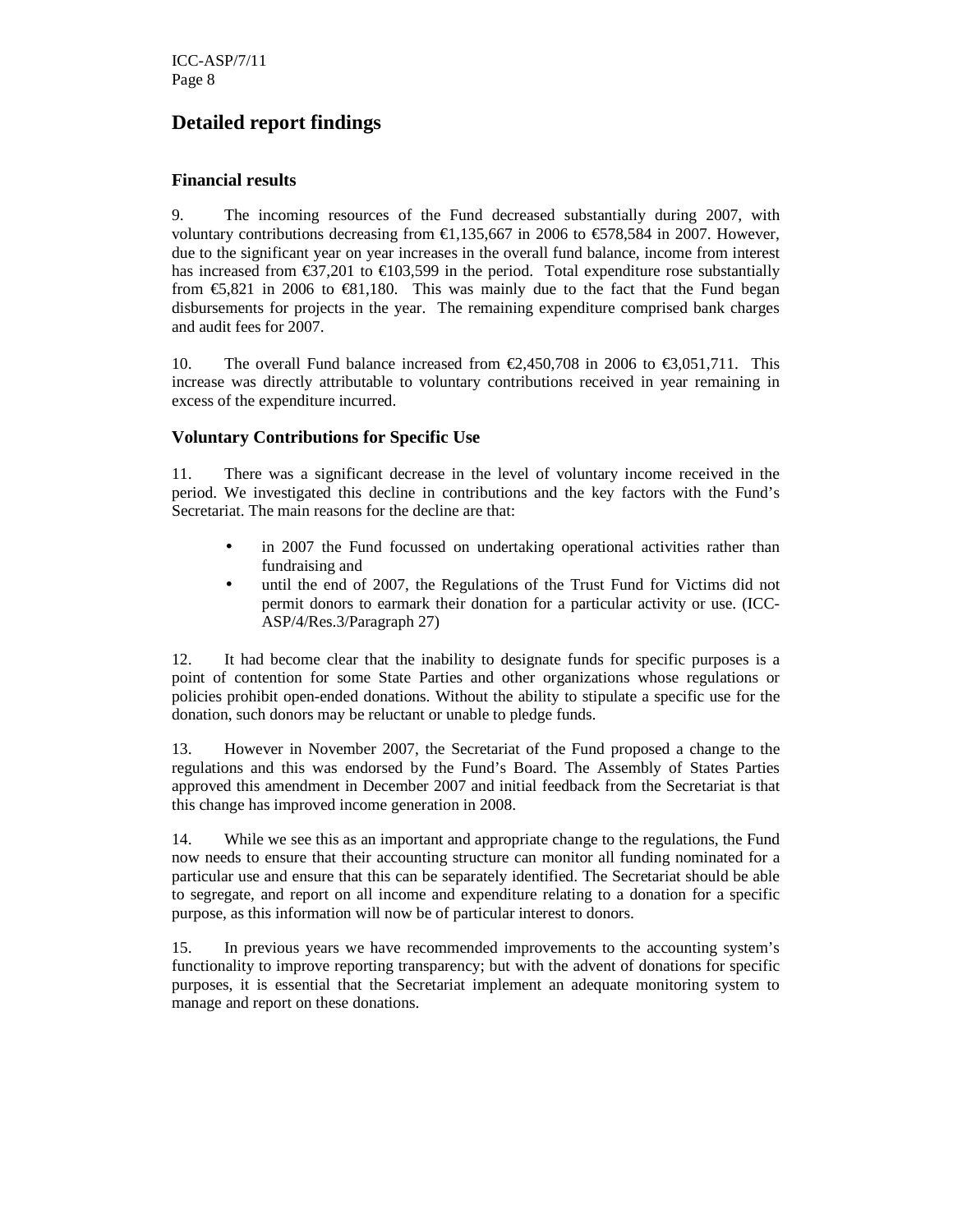#### **Recommendation 1:**

We recommend that the Secretariat ensure that there is an appropriate system in place to identify, monitor and report on all income and expenditure relating to donations for specific purposes. This will enable the Secretariat to provide accurate reports to donors on the use of these funds, and provide transparency and accountability for funds provided for specific purposes.

#### **On-Line Donations**

16. During our audit it was noted that the Secretariat plans to introduce an on line donations facility on the Fund's website, when this has been upgraded. While we understand the rationale for such a decision, there are some key risks that should be considered in the introduction of any such facility:

- Secretariat may not have sufficient administrative resources to manage a high volume of donations that such a facility may elicit for the organization;
- There is a risk that donations could be received from inappropriate sources; and
- There is a risk that the facility could be open to abuse by money launderers making donations in error and requesting refunds.

17. It is important to recognise the level of reputational damage that could occur from the failure to correctly manage and vet the potentially high level of incoming donations; that an on-line system could generate.

18. Initial plans to use an intermediate vetting agency and use a transit account for holding all funds prior to vetting will provide good mitigation against inappropriate donations; but this does not address the potential increase in work required to manage this new income stream. In addition, it is unlikely that all donations will be vetted as a predetermined threshold will be set for vetting purposes.

#### **Recommendation 2:**

We recommend that the Secretariat ensure that it has adequate administrative resources in place to effectively manage the introduction of an on-line donation facility prior to its introduction.

We also recommend careful consideration of the level at which the donation vetting threshold is set. This should be low enough to provide adequate protection to the Fund to vet significant donations, but high enough to prevent the cost of vetting becoming prohibitively expensive and materially reducing the value of donations being made online.

#### **General Temporary Assistants (GTAs)**

19. During the audit we looked at the level of utilisation of temporary staff at the Fund. At the time of our review there were two established posts (the Director and his assistant) and five general temporary assistant (GTA) posts. As the Fund is still effectively in its infancy, we understand the need for staffing flexibility but having over 70 per cent of staff on temporary contracts may give rise to some risks to the organization:

- Temporary staff may be more likely than permanent staff to leave for a permanent position elsewhere;
- Temporary staff may be less committed in their role and to the objectives of the Fund; and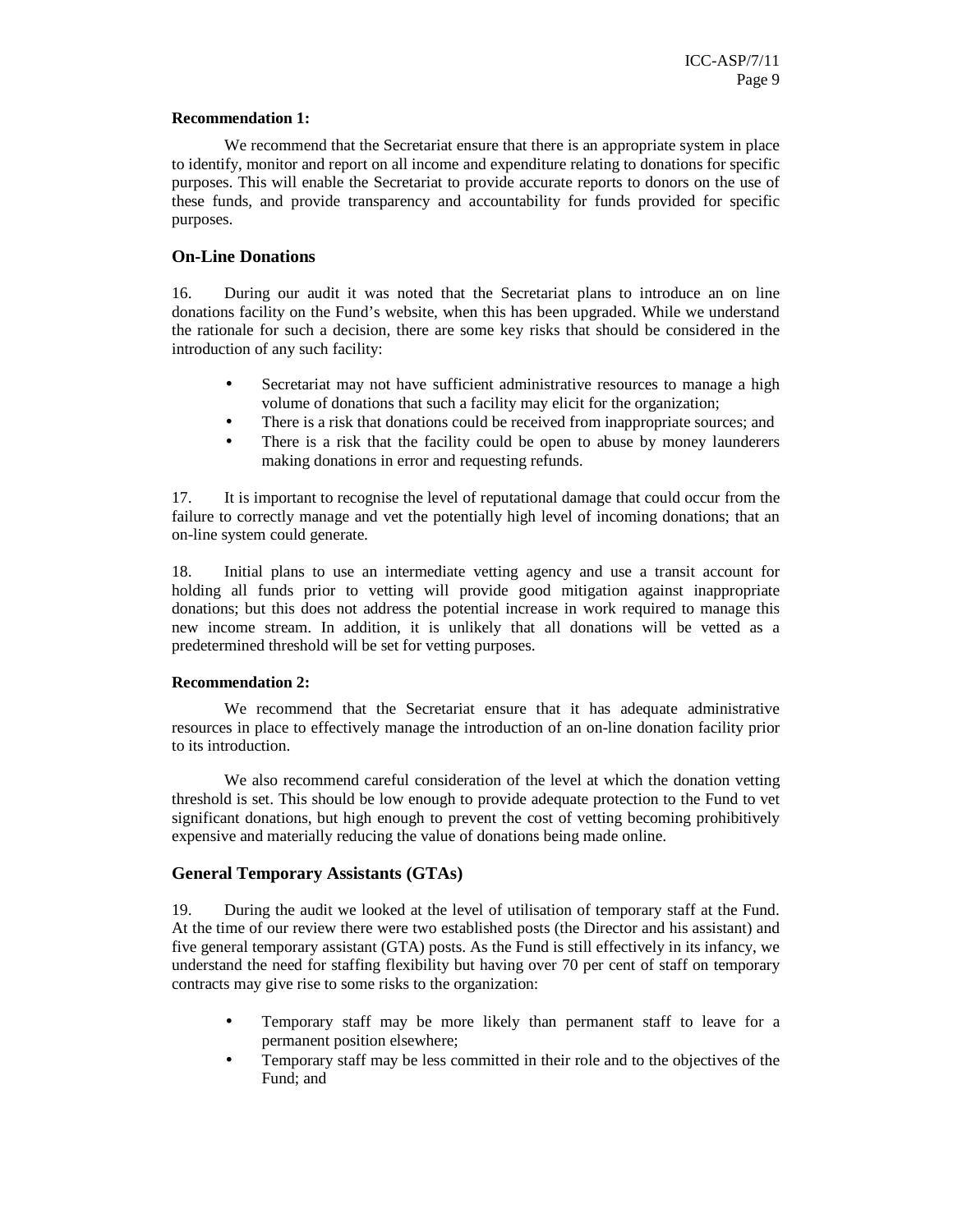Higher turnover of key staff on temporary contracts will give rise to the loss of essential knowledge of the Fund's operations.

20. It is important to note that the final point is of particular importance to the Fund due to its small size. Under the current arrangements, temporary staff hold key positions and their knowledge may not be replicated elsewhere in the organisation.

#### **Recommendation 3:**

We recommend that the Secretariat endeavour to secure established posts for key roles with the Secretariat to reduce the risk of high turnover of key staff. The Secretariat should ensure that administrative procedures are documented in a usable form as this will ensure that key information is not lost through temporary staff turnover.

#### **Follow up to Prior Year Audit Recommendations**

21. In our 2006 report we made recommendations relating to the SAP account coding structure, administrative support requirements and foreign currency management. We have followed up on these recommendations and the Secretariat's response to our recommendations are summarized in the report at Annex A. We will continue to monitor their progress on improvements to the accounting structure and the management of foreign currency disbursements for recently initiated projects.

## **Acknowledgement**

22. We are grateful for the assistance and co-operation received from the International Criminal Court's Trust Fund for Victims and, in particular, from the Registrar and his staff during the course of our audit.

> (Signed) Mr. TJ Burr Comptroller and Auditor General, United Kingdom External Auditor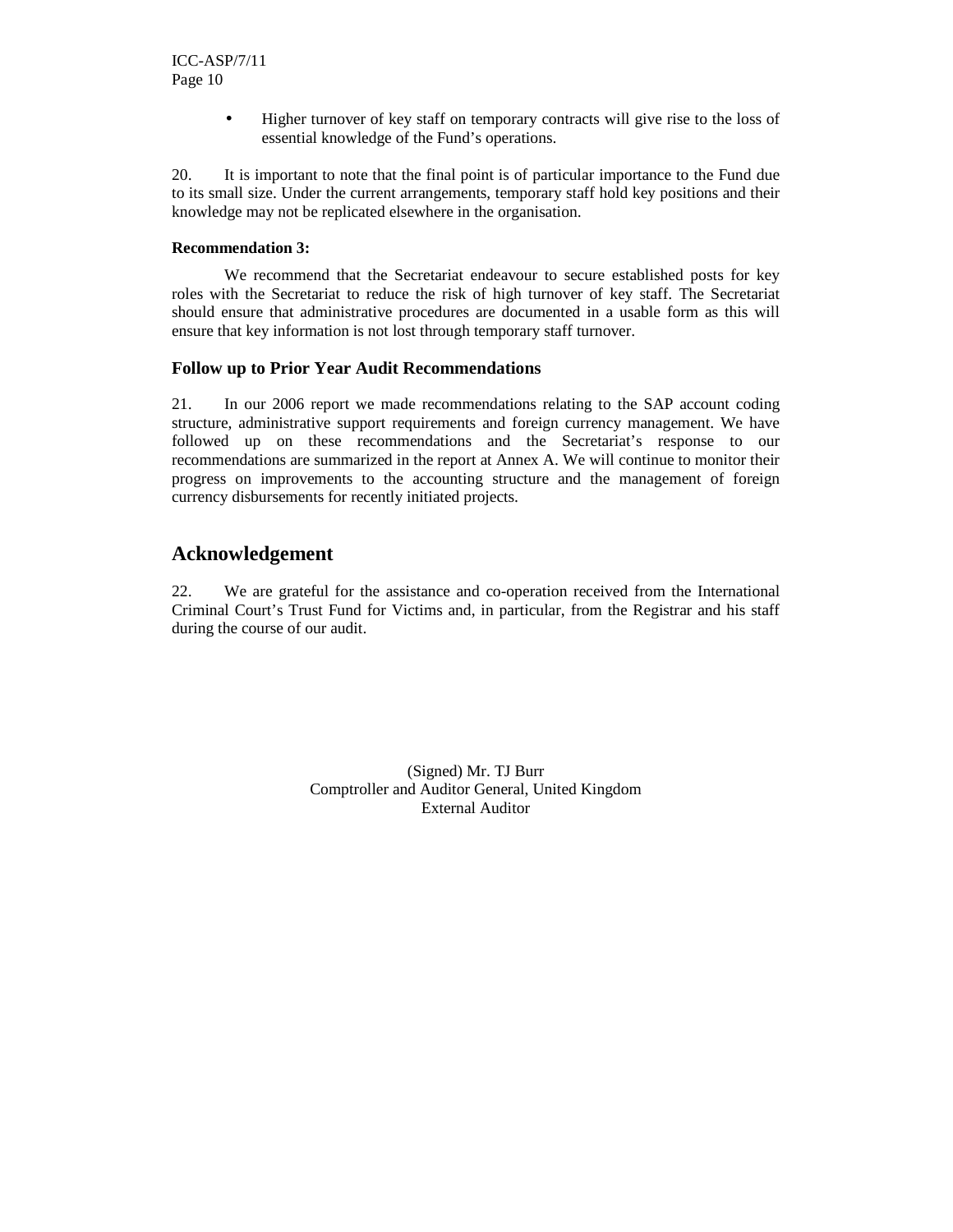## **Annex A**

## **Follow up of Prior Year Recommendations**

| <b>Rec</b>     | <b>Recommendation</b>                                                                                                                                                                                                                                 | <b>Action Plan</b>                                                                                                                                                                                                                                                                                                                                                                                                                                      | <b>Expected</b><br>completion date | <b>Audit Comment</b>                                                                                                                                               |
|----------------|-------------------------------------------------------------------------------------------------------------------------------------------------------------------------------------------------------------------------------------------------------|---------------------------------------------------------------------------------------------------------------------------------------------------------------------------------------------------------------------------------------------------------------------------------------------------------------------------------------------------------------------------------------------------------------------------------------------------------|------------------------------------|--------------------------------------------------------------------------------------------------------------------------------------------------------------------|
| 1              | We recommend that the<br>Fund<br>improving the coding<br>consider<br>structure for its activities in the SAP<br>accounting system, to ensure better<br>financial reporting and the security of<br>the Fund's data related to victims.                 | It is the intention of the Fund to view the SAP<br>coding structure utilized by the World Food<br>Programme (WFP), given their extensive<br>financial reporting, as a basis to improve the<br>coding structure at the Court. Moreover, it is<br>also planned to review how the security of<br>victims' data is being treated by the Court. If<br>deemed necessary the Fund will extend its<br>review to include other entities dealing with<br>victims. | Ongoing                            | will<br>We<br>continue<br>to<br>monitor<br>the<br>Fund's<br>progress in improving its<br>accounting structure<br>to<br>enhance transparency and<br>accountability. |
| $\overline{2}$ | We further recommend that the Fund<br>review the administrative support<br>requirement to discharge its functions<br>and ensure that an appropriate level<br>of support is available.                                                                 | The fund has included provision for a new<br>post as part of its 2009 proposed budget to<br>ensure an appropriate level of support is<br>available as the Funds' activity expands.                                                                                                                                                                                                                                                                      | December 2008                      | We<br>will<br>continue<br>to<br>if<br>monitor and<br>report<br>appropriate.                                                                                        |
| 3              | We also recommend that the Fund<br>consider the issues presented by<br>with several<br>different<br>working<br>currencies to make payments to<br>victims; and the way in which<br>exchange<br>exposure<br>to<br>rate<br>fluctuations will be managed. | Given the Funds' recent commencement with<br>project activity the Fund plans to monitor its<br>activity over the next two years to enable the<br>Fund to take a decision which is based on<br>actual experience.                                                                                                                                                                                                                                        | Ongoing                            | We will follow up on the<br>Fund's<br>payment<br>and<br>currency<br>management<br>procedures over the next<br>two years.                                           |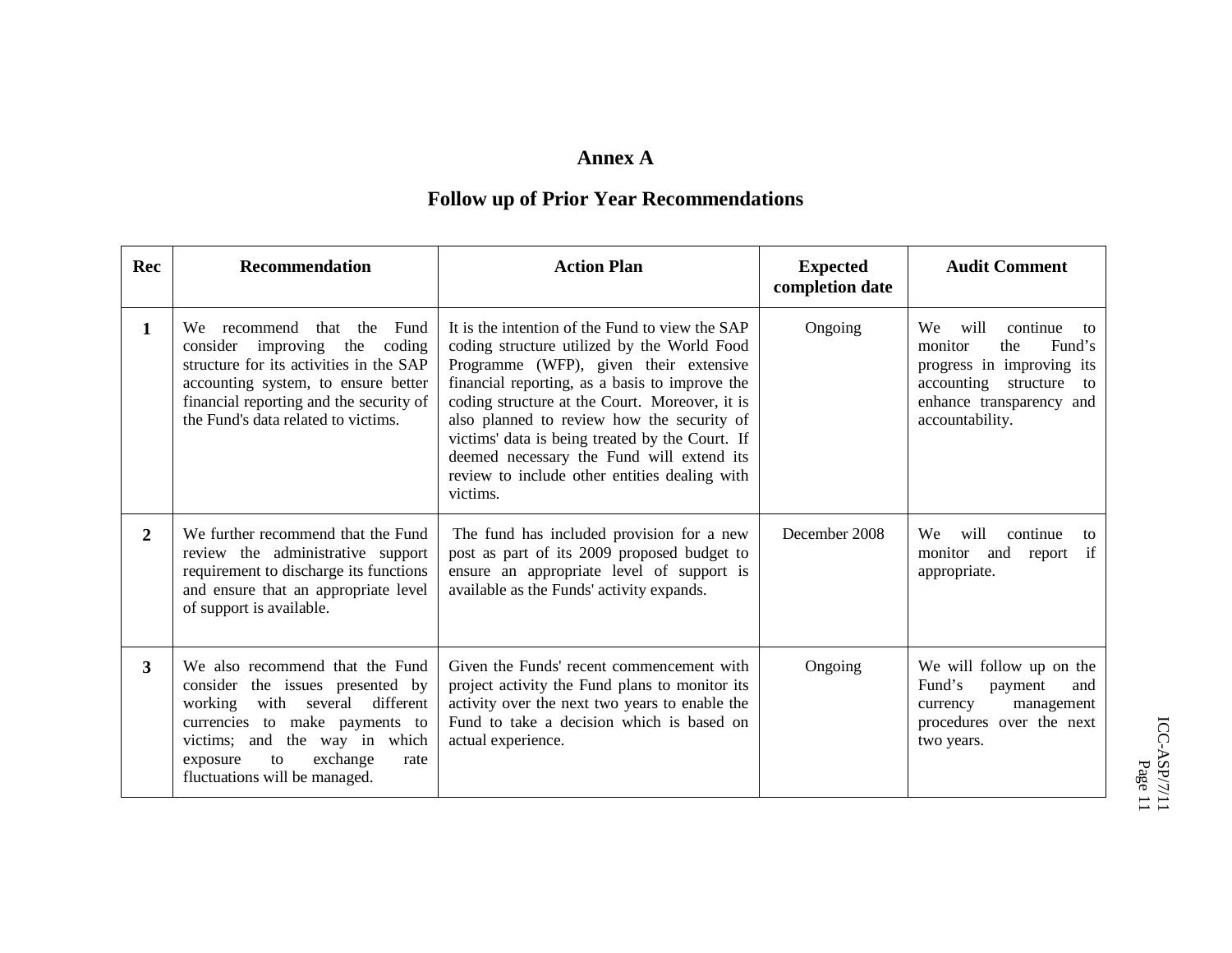### **Annex B**

### **Scope and Audit Approach**

#### **Audit Scope and objectives**

Our audit examined the financial statements of the Trust Fund for Victims for the financial period ended 31 December 2007 in accordance with the Financial Regulations. The main purpose of the audit was to enable us to form an opinion on whether the financial statements fairly presented the Fund's financial position, its surplus, funds and cash flows for the year ended 31 December 2007; and whether they had been properly prepared in accordance with the Financial Regulations.

#### **Audit Standards**

Our audit was conducted in accordance with International Standards on Auditing as issued by the International Auditing and Assurance Standards Board. These standards required us to plan and carry out the audit so as to obtain reasonable assurance that the financial statements are free from material misstatement. Management were responsible for preparing these financial statements and the External Auditor is responsible for expressing an opinion on them, based on evidence obtained during the audit.

#### **Audit Approach**

 Our audit included a general review of the accounting systems and such tests of the accounting records and internal control procedures as we considered necessary in the circumstances. The audit procedures are designed primarily for the purpose of forming an opinion on the Fund's financial statements. Consequently our work did not involve detailed review of all aspects of financial and budgetary systems from a management perspective, and the results should not be regarded as a comprehensive statement of all weaknesses that exist or all improvements that might be made

 Our audit also included focused work in which all material areas of the financial statements were subject to direct substantive testing. A final examination was carried out to ensure that the financial statements accurately reflected the Fund's accounting records; that the transactions conformed to the relevant financial regulations and governing body directives; and that the audited accounts were fairly presented.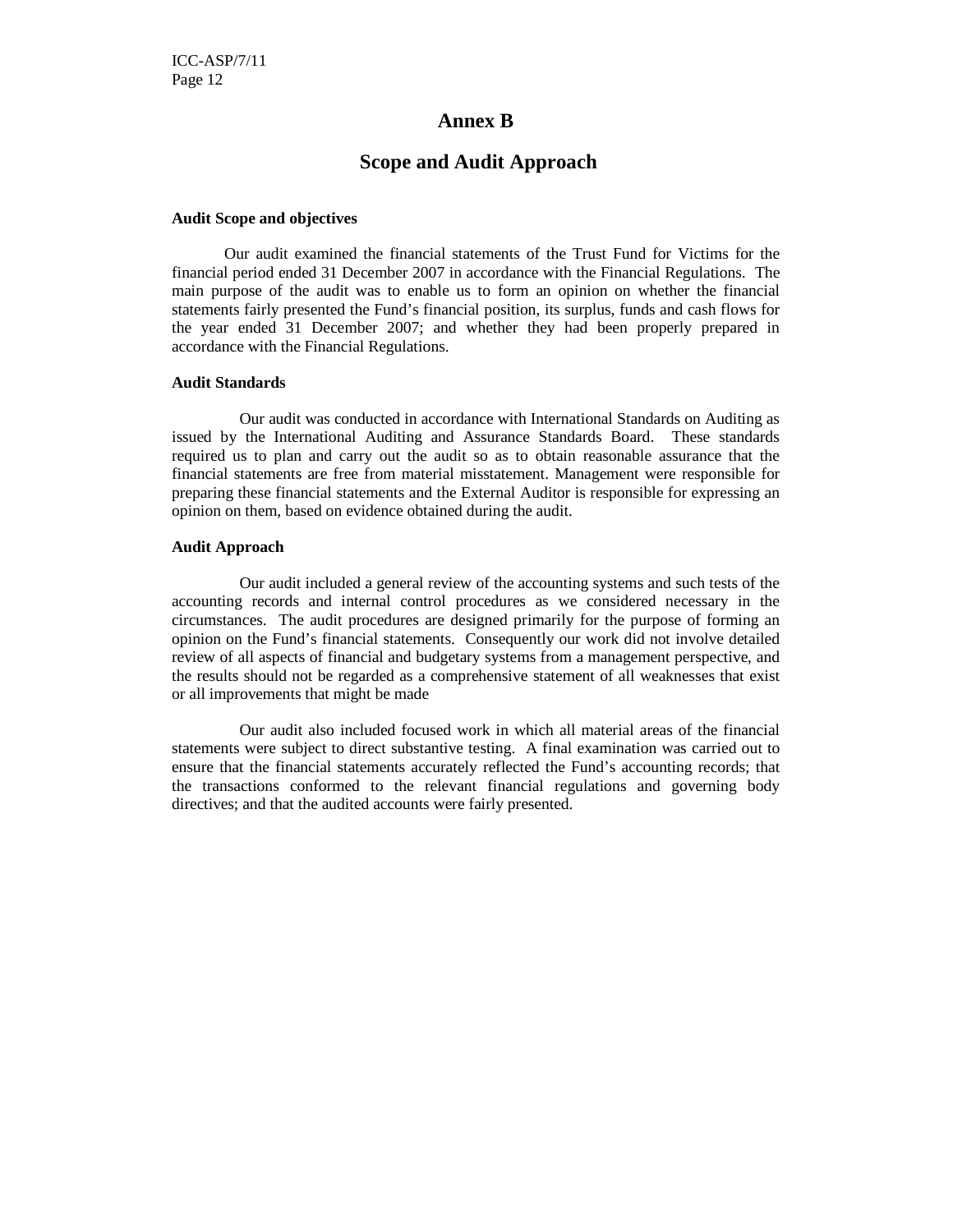#### **Statement I**

#### **Trust Fund for Victims Statement of income and expenditure and changes in fund balances for the period ending 31 December 2007**  *(in euros)*

|                                                | 2007      | <b>Notes</b><br>Ref. | 2006      |
|------------------------------------------------|-----------|----------------------|-----------|
| <b>Income</b>                                  |           |                      |           |
| Voluntary contributions                        | 578,584   | 3.4                  | 1,135,667 |
| Interest income                                | 103,599   |                      | 37,201    |
| Other/miscellaneous income                     |           |                      |           |
| <b>Total income</b>                            | 682,183   |                      | 1,172,868 |
| Expenditure                                    |           |                      |           |
| Expenditures                                   | 43,061    | 3.5                  | 1,821     |
| Unliquidated obligations                       | 38,119    | 3.5                  | 4,000     |
| Total expenditure                              | 81,180    |                      | 5,821     |
| Excess/(shortfall) of income over expenditure  | 601,003   |                      | 1,167,047 |
| Fund balances at beginning of financial period | 2,450,708 |                      | 1,283,661 |
| Fund balances as at 31 December 2007           | 3,051,711 |                      | 2,450,708 |

Signed (Marian Kashou') Chief Finance Officer ………………..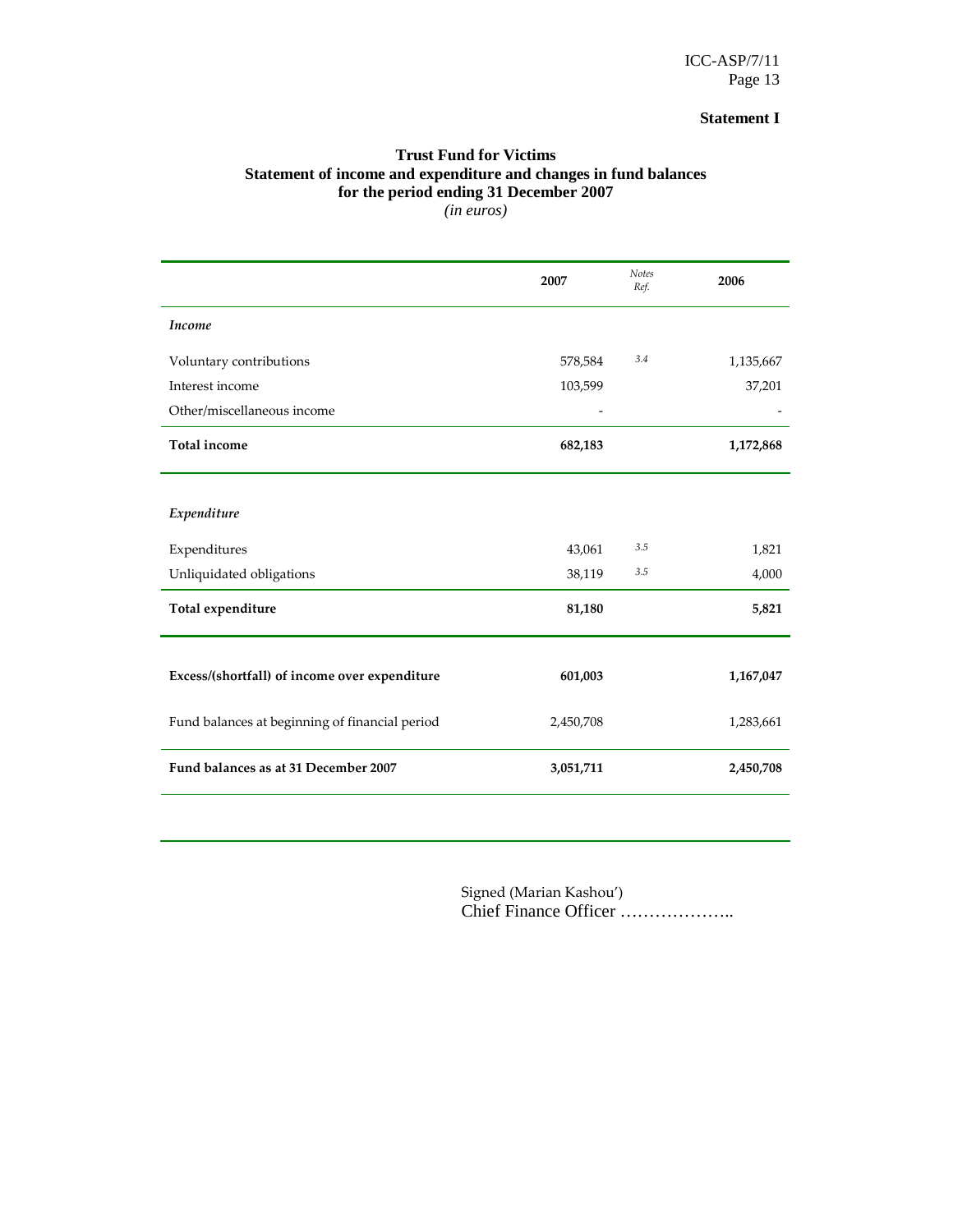#### **Statement II**

#### **Trust Fund for Victims Statement of assets, liabilities, reserves and fund balances as at 31 December 2007**  *(in euros)*

|                                               | 2007      | Notes<br>Ref. | 2006      |
|-----------------------------------------------|-----------|---------------|-----------|
| Assets                                        |           |               |           |
| Cash and term deposits                        | 3,037,161 |               | 2,444,592 |
| Other accounts receivable                     | 56,669    | 3.6           | 13,115    |
| <b>Total assets</b>                           | 3,093,830 |               | 2,457,707 |
| Liabilities                                   |           |               |           |
| Unliquidated obligations                      | 38,119    |               | 4,000     |
| Interfund balances payable                    | 4,000     | 3.7           | 2,999     |
| <b>Total liabilities</b>                      | 42,119    |               | 6,999     |
| Reserves and fund balances                    |           |               |           |
| Cumulative surplus                            | 3,051,711 |               | 2,450,708 |
| Total reserves and fund balances              | 3,051,711 |               | 2,450,708 |
| Total liabilities, reserves and fund balances | 3,093,830 |               | 2,457,707 |

Signed (Marian Kashou') Chief Finance Officer ………………..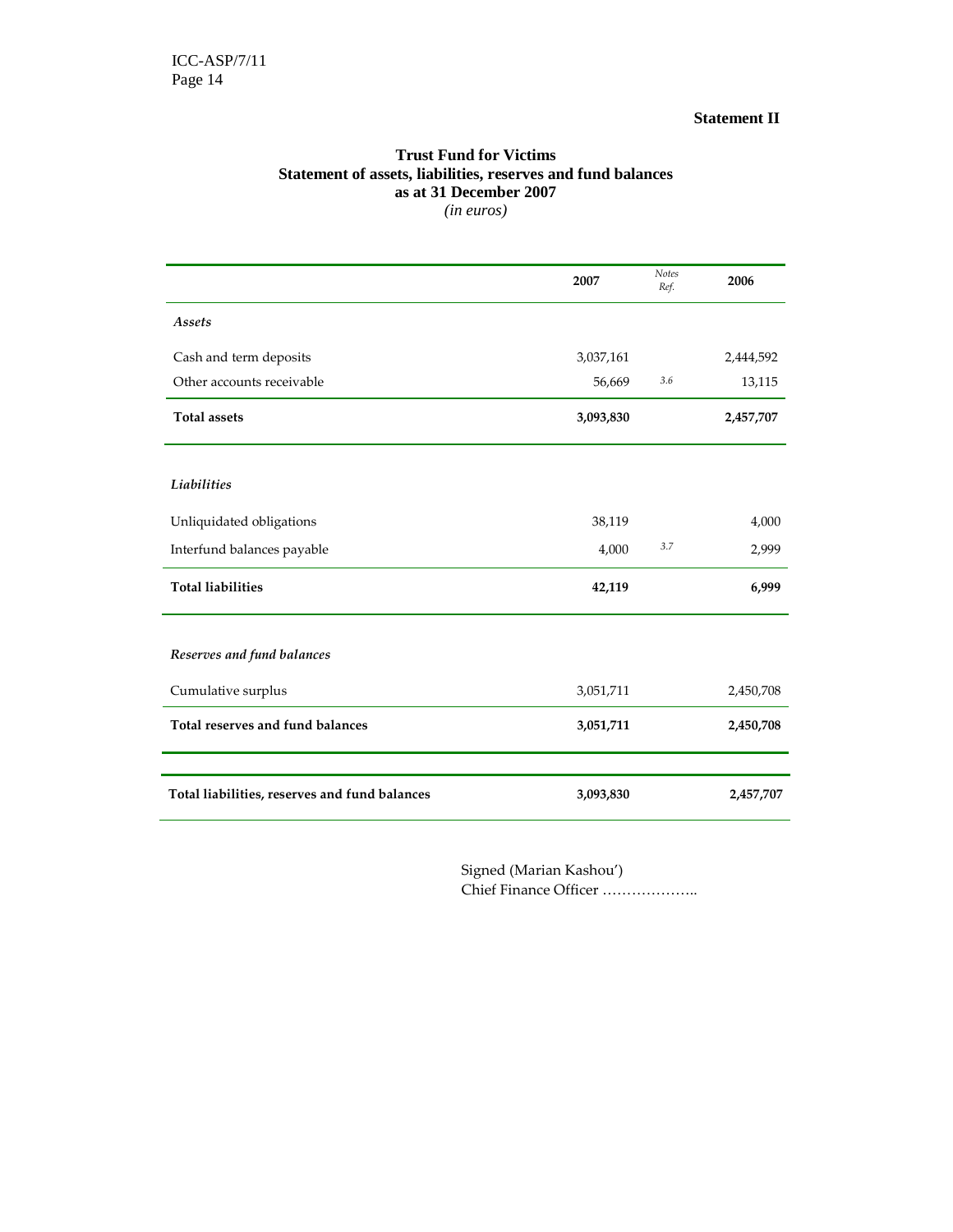## **Statement III**

#### **Trust Fund for Victims Statement of cash flow as at 31 December 2007** *(in euros)*

|                                                                                                    | 2007                 | 2006                   |
|----------------------------------------------------------------------------------------------------|----------------------|------------------------|
| Cash flows from operating activities                                                               |                      |                        |
| Net excess/(shortfall) of income over expenditure (Statement I)                                    | 601,003              | 1,167,047              |
| Other accounts receivable (increase)/decrease                                                      | (43, 554)            | (7, 717)               |
| Unliquidated obligations increase/(decrease)                                                       | 34,119               | 1,000                  |
| Interfund balances payable increase/(decrease)                                                     | 1,001                | (1)                    |
| Less: interest income                                                                              | (103, 599)           | (37,201)               |
| Net cash from operating activities                                                                 | 488,970              | 1,123,128              |
| Cash flows from investing and financing activities<br>Plus: interest income                        | 103,599              | 37,201                 |
| Net cash from investing and financing activities                                                   | 103,599              | 37,201                 |
| Cash flows from other sources<br>Net increase/(decrease)                                           |                      |                        |
| Net cash from other sources                                                                        |                      |                        |
| Net increase/(decrease) in cash and term deposits<br>Cash and term deposits at beginning of period | 592,569<br>2,444,592 | 1,160,329<br>1,284,263 |
| Cash and term deposits at 31 December 2007 (Statement II)                                          | 3,037,161            | 2,444,592              |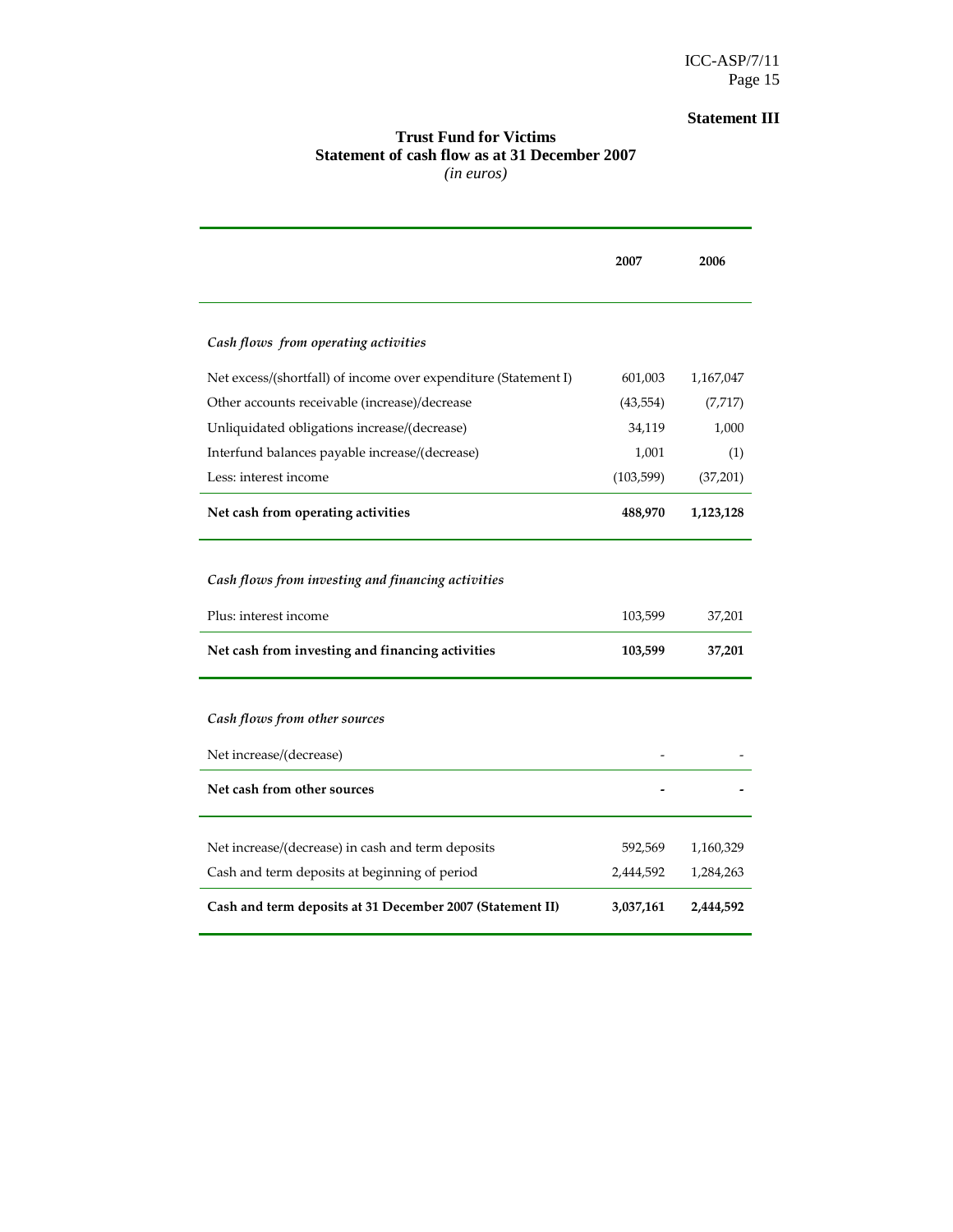## **Notes to the financial statements of the Trust Fund for Victims**

#### **1. The Trust Fund for Victims and its objectives**

1.1 The Trust Fund for Victims was established by the Assembly of States Parties (ASP), in its resolution ICC-ASP/1/Res.6, for the benefit of victims of crimes within the jurisdiction of the International Criminal Court (ICC), and the families of such victims.

In the annex to that resolution, the Assembly of States Parties established a Board of Directors, which is responsible for the management of the Trust Fund.

#### **2. Summary of significant accounting and financial reporting policies**

2.1 The accounts of the Trust Fund for Victims are maintained in accordance with the Financial Regulations and Rules of the ICC, as established by the Assembly of States Parties in the annex to resolution ICC-ASP/1/Res.6. Therefore, the accounts of the Trust Fund are currently in conformity with the United Nations system accounting standards. These notes form an integral part of the Trust Fund's financial statements.

2.2 **Fund accounting**: the Trust Fund's accounts are maintained on a fund accounting basis.

2.3 **Financial period**: the financial period of the Trust Fund is one calendar year, unless otherwise decided by the Assembly of States Parties.

2.4 **Historical cost basis**: the accounts are prepared on the historical cost basis of accounting and are not adjusted to reflect the effects of changing prices for goods and services.

2.5 **Currency of accounts**: the accounts of the Trust Fund are presented in euros. Accounting records kept in other currencies are converted into euros at the United Nations operational rate of exchange in effect at the date of the financial statement. Transactions in other currencies are converted into euros at the United Nations operational rate of exchange in effect at the date of transaction.

**2.6 Funding:** the Trust Fund for Victims is funded by:

- a) Voluntary contributions from governments, international organisations, individuals, corporations and other entities, in accordance with relevant criteria adopted by the Assembly of States Parties;
- b) Money and other property collected through fines or forfeiture transferred to the Trust Fund if ordered by the ICC pursuant to article 79, paragraph 2, of the Statute;
- c) Resources collected through awards for reparations, if ordered by the ICC pursuant to rule 98 of the Rules of Procedure and Evidence;
- d) Resources as the Assembly of States Parties may decide to allocate.